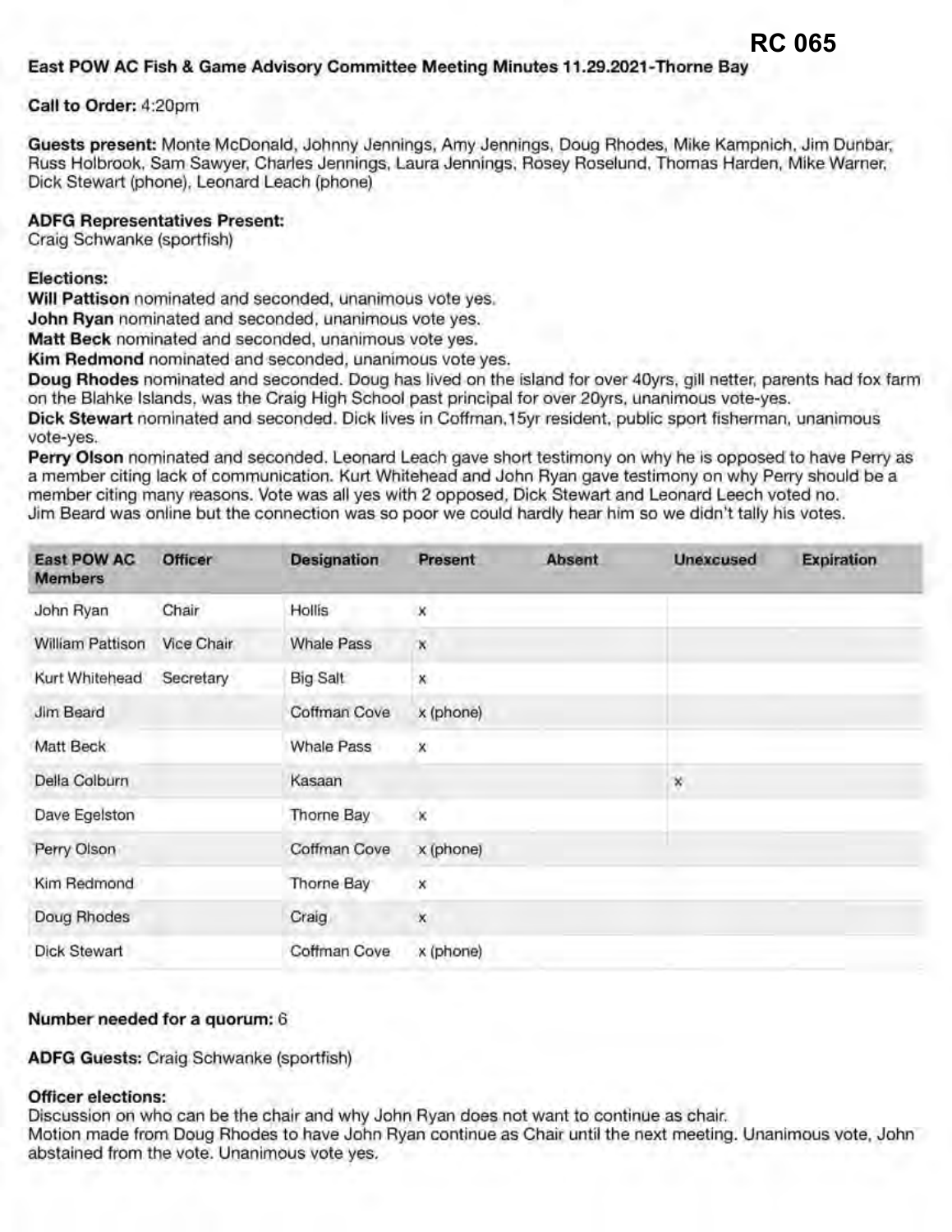Motion made to have Kurt Whitehead as secretary. Unanimous vote yes. Motion made to have Dave Egelston as vice chair. He did not accept. Motion made to have Will Pattison as vice chair. Unanimous vote yes.

4:50pm break 5:05pm back on the record

Perry Olson read aloud the exact regulation from the state website regarding elections. Nominees receiving the majority vote get elected. Also read from the exact AC manual about Roberts Rule of Order. Majority rules show that we have a quorum. Perry Olson is elected as a member via majority rules.

Motion made by John Ryan to have Perry Olson as the Chair after this meeting. 2 opposing votes, Doug Rhodes and Dick Stewart are both opposed. 8 votes in favor. Motion carries-yes. Perry Olson will be the chair after this **meeting.** 

## **Old Business:**

Fake Non-resident proposals update:

Kurt Whitehead: Our proposal will be taken up by the state board in March and we'll have more time to comment at a later time.

#### **New Business:**

SE AK board of fish proposal comments are due Dec. 22.

Proposal #80 Seiners have gone over their allocation the past 3 years. **Moved and seconded to support 80. Unanimous vote-yes.** 

Proposal #81

Doug Rhodes, John Ryan, Kurt Whitehead and Craig Schwanke discuss the pros and cons and how the quota should be caught or we might risk losing it in the future. Allocation of the leftover for the troll fishery. **Moved and seconded to support 81 . Unanimous vote-yes.** 

Proposal #82

Craig Schwanke gave a synopsis of the proposal. This is ADFG's best shot of how to manage our Kings in SE and handed out a catch based management tier plan.

John Ryan: Residents should be the top priority.

Craig was asked if there could be an instance where the resident angler season is closed would there still be a commercial season that is open. The concern is if there is still a commercial season but the resident season is closed.

**Moved and seconded to support 82. Unanimous vote-yes. The priority is the resident angler. We support the**  proposal with the comment that "We need to prioritize that residents will always have a season and that residents will always have a season over all the commercial anglers."

Proposal #83

Moved and seconded to support. Unanimous vote-no.

Proposal #84 **Moved** and seconded to support. Unanimous vote-no.

Proposal #85 **Moved** and seconded to support. Unanimous vote-no.

Proposal #86

**Moved and seconded to support. Unanimous vote-no.** 

Proposal #87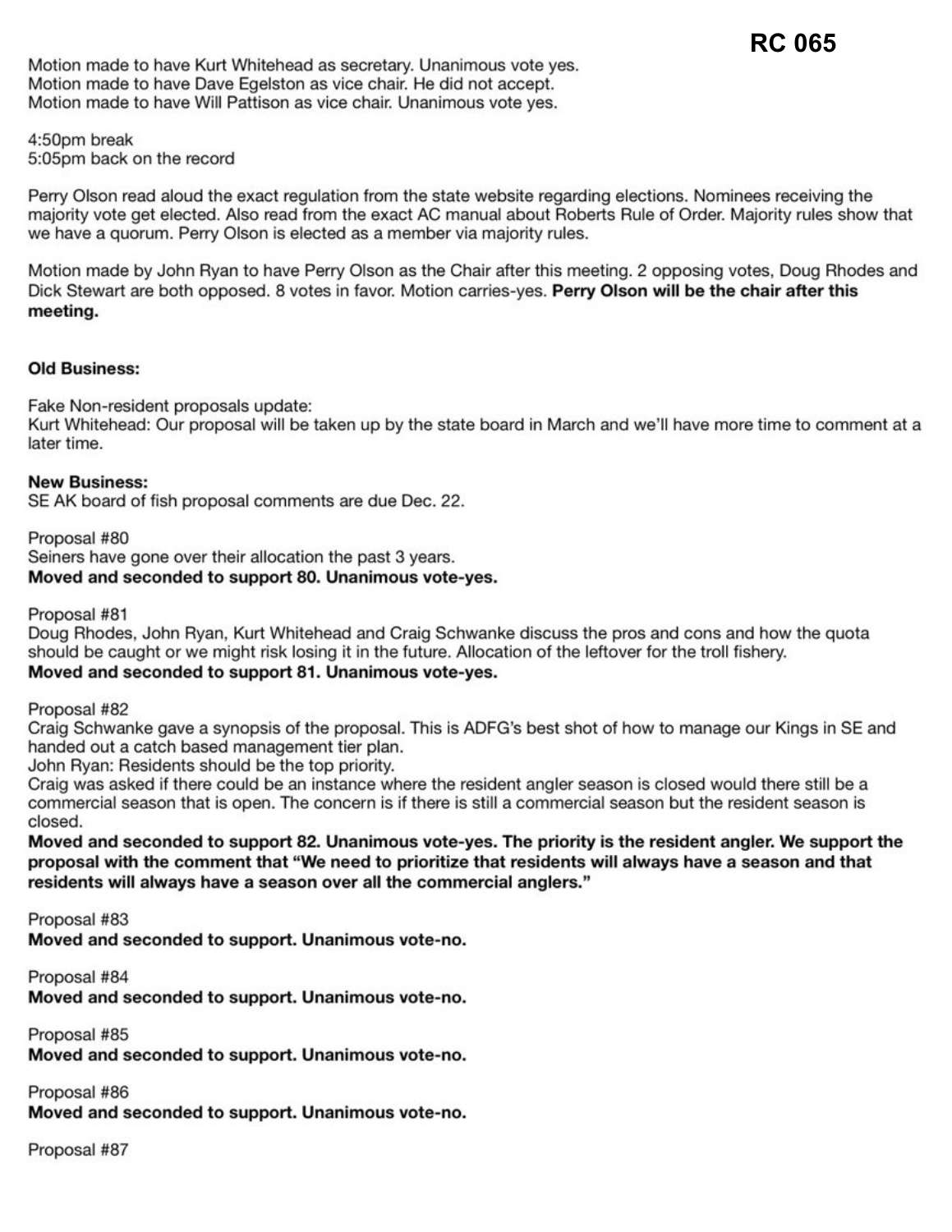**RC 065**

Proposal #89 "Permit stacking proposal" Doug Rhodes: There is no permit stacking in all of SE AK currently. **Moved and seconded to support. Unanimous vote-no.** 

Proposal #90

## **Moved and seconded to support. Unanimous vote-no.**

Proposal #91 Discussion: John Ryan and Doug Rhodes are in support. Dave Egelston: Is concerned that the troll fleet will mop up more of the kings early and impact the sport fishermen/ charter fishermen. Craig Schwanke: Different stocks of fish move through all summer. Matt Beck: Asked if one stock of fish was taken out at once would it impact the spawning fish? Kurt Whitehead is opposed because it makes fishing very difficult for the charter and resident fleet immediately after and during the troll season. Matt Beck, John Ryan, Doug Rhodes and Perry Olson discussed the pros and cons of this proposal. Perry Olson: The trollers are the only ones that will benefit. John and Doug stated why they are in favor. Kurt stated again why he is opposed. **Moved and seconded to support. Vote in favor-2, John Ryan and Doug Rhodes Vote against-7 Motion fails** 

Proposal #92

## **Moved and seconded to support. Unanimous vote-no.**

Proposal #93

John Ryan, Perry Olson, Dave Egelston, Doug Rhodes and Mike Warner all discussed pros and cons of this proposal and the proposal we already support in 82.

**Moved and seconded to support. Unanimous vote-no.** 

Proposal #94 **Moved and seconded to support. Unanimous vote-no.** 

Proposal #95 No action

Proposal #96 **No action** 

Proposal #97 **No action** 

Proposal #98 **No action** 

In the interest of time we skipped ahead to the East PoW proposals.

Proposal #110

Dave Rhodes: A gill netter in Coffman lost his net and it stayed in the water for several days while the owner stayed tied to the dock and made no effort to recover it. He is the one that reported it and is full support of this proposal. John Ryan has personal knowledge that the net was full of fish, seals and dead birds.